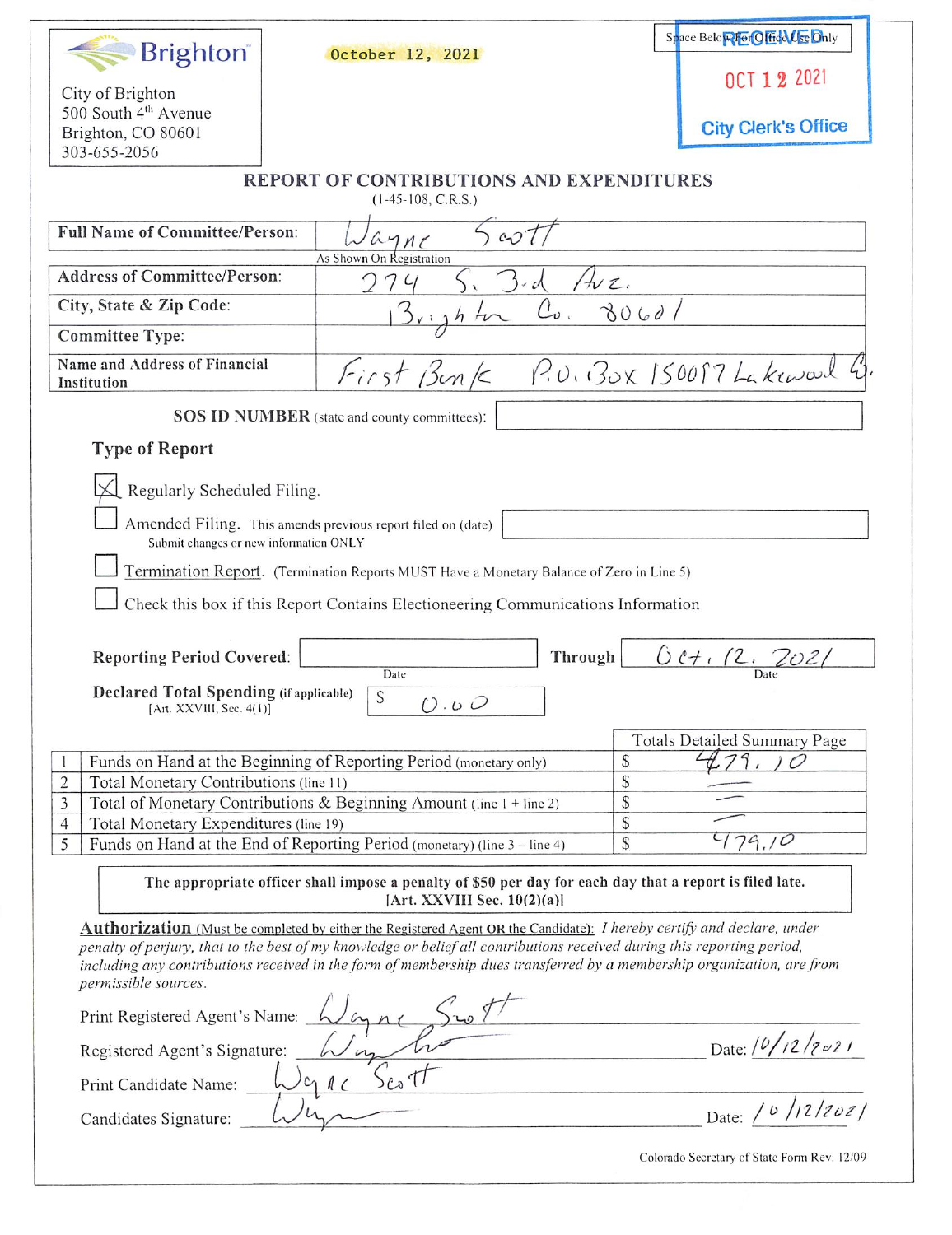|                                  | <b>DETAILED SUMMARY</b>                                                                                        |                                        |
|----------------------------------|----------------------------------------------------------------------------------------------------------------|----------------------------------------|
|                                  | gre Sest<br><b>Full Name of Committee/Person:</b>                                                              |                                        |
| <b>Current Reporting Period:</b> |                                                                                                                | <b>Through</b><br><u> OC +.12.202/</u> |
|                                  | Funds on hand at the beginning of reporting period (Monetary Only)                                             | $\mathbf S$                            |
| 6                                | Itemized Contributions \$20 or More [C.R.S. 1-45-108(1)(a)]<br>(Please list on Schedule "A")                   | \$                                     |
| 7                                | <b>Total of Non-Itemized Contributions</b><br>(Contributions of \$19.99 and Less)                              | \$                                     |
| 8                                | <b>Loans Received</b><br>(Please list on Schedule "C")                                                         | S                                      |
| 9                                | <b>Total of Other Receipts</b><br>(Interest, Dividends, etc.)                                                  | $\mathbf S$                            |
| 10                               | <b>Returned Expenditures (from recipient)</b><br>(Please list on Schedule "D")                                 | S                                      |
| 11                               | <b>Total Monetary Contributions</b><br>(Total of lines 6 through 10)                                           | S                                      |
| 12                               | <b>Total Non-Monetary Contributions</b><br>(From Statement of Non-Monetary Contributions)                      | S                                      |
| 13                               | <b>Total Contributions</b><br>$(Line 11 + line 12)$                                                            | S                                      |
| 14                               | Itemized Expenditures \$20 or More [C.R.S. 1-45-108(1)(a)]<br>(Please list on Schedule "B")                    | S                                      |
| 15                               | <b>Total of Non-Itemized Expenditures</b><br>(Expenditures of \$19.99 or Less)                                 | \$                                     |
| 16                               | <b>Loan Repayments Made</b><br>(Please list on Schedule "C")                                                   | \$                                     |
| 17                               | <b>Returned Contributions (To donor)</b><br>(Please list on Schedule "D")                                      | \$                                     |
| 18                               | <b>Total Coordinated Non-Monetary Expenditures</b><br>(Candidate/Candidate Committee & Political Parties only) | \$                                     |
| 19                               | <b>Total Monetary Expenditures</b><br>(Total of lines 14 through 17)                                           | \$                                     |
| 20                               | <b>Total Spending</b><br>$(Line 18 + line 19)$                                                                 | \$                                     |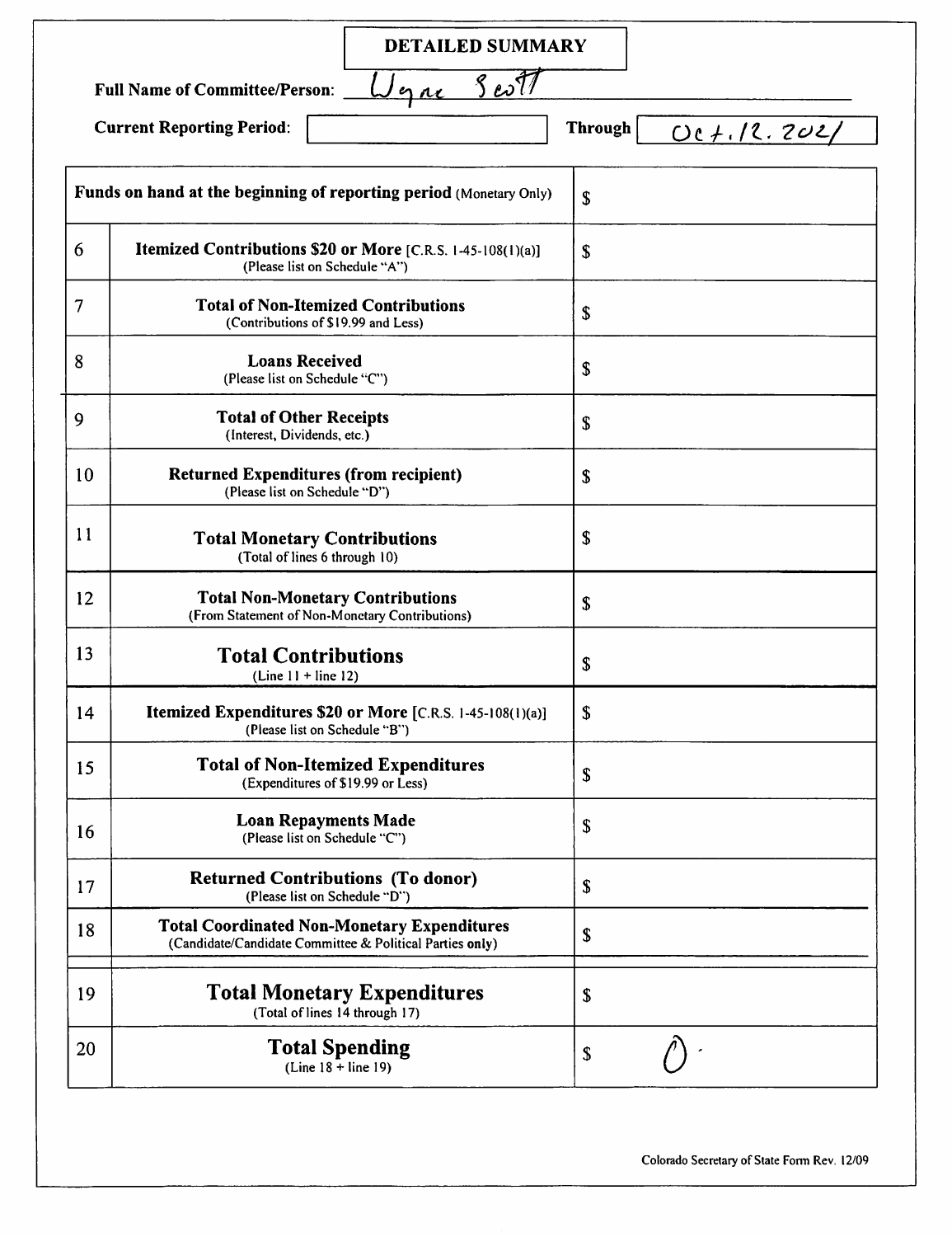# Schedule A Instructions

NOTE: In addition to the reporting requirements of 1-45-108, C.R.S., please note provisions for specific Committee type, as follows:

# Candidate, Issue, Political Party and Political Committee (PC)

• Required to disclose occupation and employer for all \$ 100 or more contributions made by natural persons. (Art. XXVIII, Sec. 7)

# Small Donor Committee

• Accepts contributions of no more than \$50 per year, FROM NATURAL PERSONS ONLY. [Art. XXVIII, Sec. 2(14)(a)]

# Electioneering Communications Reporting

- Reporting required by persons spending \$1,000 or more on Electioneering Communications,<br>• Required to disclose occupation and employer for all \$250 or more contributions made by
- Required to disclose occupation and employer for all \$250 or more contributions made by natural persons. (Art. XXVIII, Sec. 6)
- Corporate and Labor Organization funding are prohibited. (Art. XXVIII, Sec. 6)

# Contribution Limits - State Candidates

(Art. XXVIII, Sec. 3)

# Candidates:

- \$525% Primary, \$525% General if nominated to general election ballot  $-Gov^*$ , Gov/Lt. Gov\*\*, Secretary of State, Attorney General and State Treasurer
- \$200 Primary, \$200 General if nominated to general election ballot State Senate, State House of Representative, State Board of Education, CU Regent, and District Attorney.

Note: Candidates may receive the primary and general election contributions at one time, the contributor must note that the contribution is for both the primary and general election contribution. Candidates must note both contributions on their report. It is preferred that each contribution be given separately; one check written for the primary and one check written for the general, and so noted by the contributor on the check and by the recipient on the report.

# Political Committees (State, Countv, District & Local):

• \$525% per House of Representatives Election Cycle

# Political Party (From any person other than Small Donor):

 $$3,175$  per year no more than  $$2,650$  to state party.

# Political Party (From Small Donor):

\$15,900 $\Diamond$  per year no more than \$13,250 $\Diamond$  to state party.

# Prohibitions on next page. Please refer to Article XXVIII, Section 3 of the Colorado Constitution for complete contribution limits and prohibited contributions.

\* Primary Election

\*\* General Election

^ Contribution Limits reflect adjustments made by CPF Rule 12 pursuant to Article XXVIll, Sec. 3( 13) of the Colorado Constitution.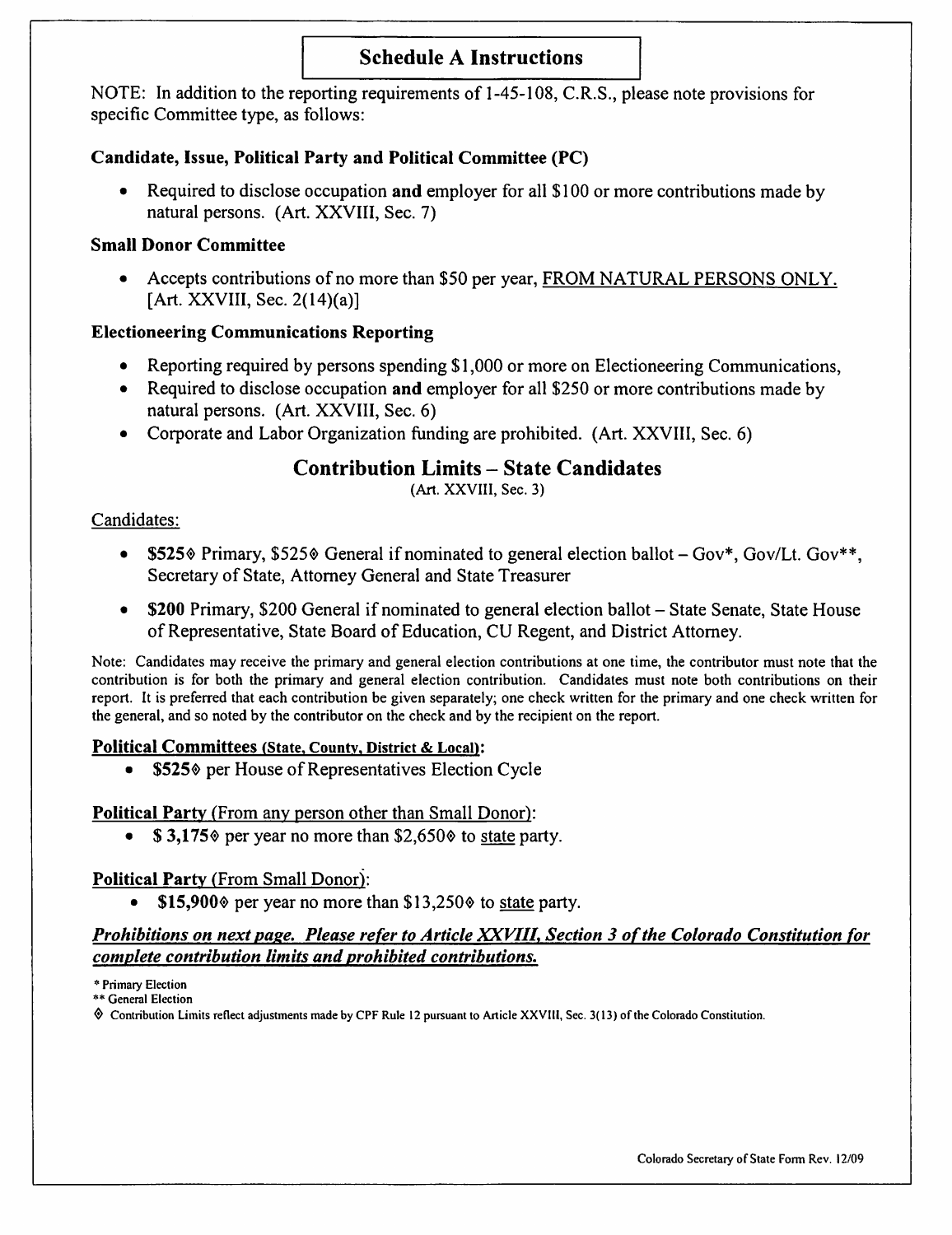# PROHIBITED CONTRIBUTIONS

[Art. XXVIII, Sec.3 & C.R.S. 1-45-105.5]

- No candidate's candidate committee shall accept contributions from, or make contributions to, another candidate committee.
- No person shall act as a conduit for a contribution to a candidate committee.
- It shall be unlawful for a corporation or labor organization to make contributions to a candidate committee or a political party, and to make expenditures expressly advocating the election or defeat of a candidate; except that a corporation or labor organization may establish a political committee or small donor committee which may accept contributions or dues from employees, officeholders, shareholders, or members.
- No candidate committee, political committee, small donor committee, or political party shall knowingly accept contributions from:
- Any natural person who is not a citizen of the United States;
- A foreign government; or
- any foreign corporation that does not have the authority to transact business in this state pursuant to article 115 of title 7, C.R.S., or any successor section.
- No candidate committee, political committee, small donor committee, issue committee, or political party shall accept a contribution, or make an expenditure, in currency or coin exceeding one hundred dollars.
- No person shall make a contribution to a candidate committee, issue committee, political committee, small donor committee, or political party with the expectation that some or all of the amounts of such contribution will be reimbursed by another person. No person shall be reimbursed for a contribution made to any candidate committee, issue committee, political committee, small donor committee, or political party, nor shall any person make such reimbursement except as provided in subsection (8) of this section. [Art. XXVIII, Sec. 3(8)]
- Contributions from professional and volunteer lobbyists to any member of or candidate for the general assembly, or the governor or candidate for governor are prohibited during regular legislative session.
- Political Committees may contribute to a legislator during session, unless the political committee employs, retains, engages, or uses, with or without compensation, a professional or volunteer lobbyist.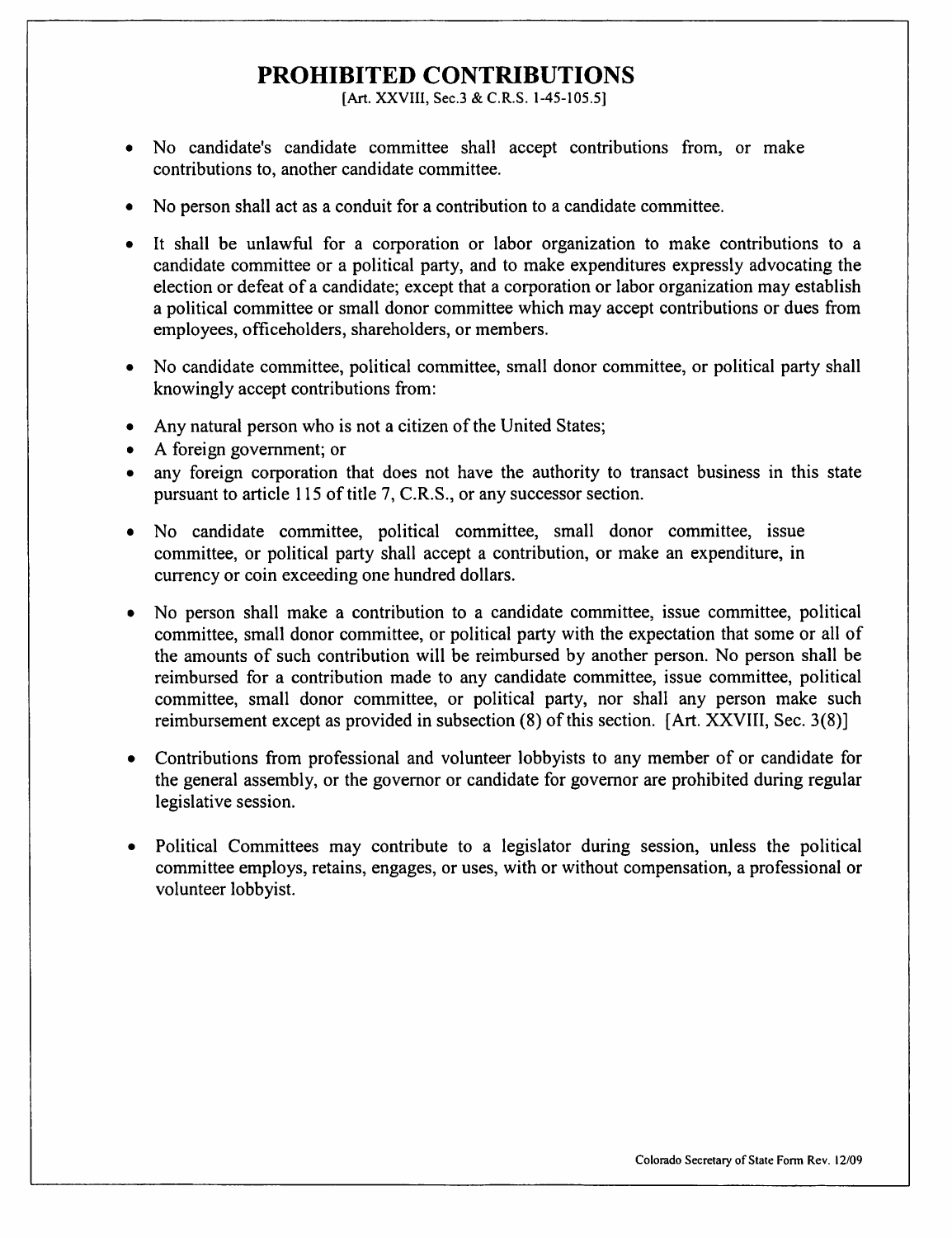# Schedule A - Itemized Contributions Statement (\$20 or more)

 $[C.R.S. 1-45-108(1)(a)]$ 

Full Name of Committee/Person:

# WARNING: Please read the instruction page for Schedule "A" before completing!

| <b>PLEASE PRINT/TYPE</b>                               |                 |  |
|--------------------------------------------------------|-----------------|--|
| 1. Date Accepted                                       |                 |  |
| <b>Contribution Amt.</b><br>2.                         |                 |  |
| \$                                                     |                 |  |
| 3. Aggregate Amt. *<br>\$                              |                 |  |
|                                                        |                 |  |
| $\Box$ Check box if<br>Electioneering<br>Communication |                 |  |
| 1. Date Accepted                                       |                 |  |
|                                                        |                 |  |
| <b>Contribution Amt.</b><br>2.<br>\$                   |                 |  |
| 3. Aggregate Amt. *                                    |                 |  |
| \$                                                     | 7. Description: |  |
| $\Box$ Check box if                                    |                 |  |
| Electioneering<br>Communication                        |                 |  |
|                                                        |                 |  |
|                                                        |                 |  |
| 1. Date Accepted                                       |                 |  |
| 2. Contribution Amt.                                   |                 |  |
| \$                                                     |                 |  |
| Aggregate Amt. *<br>3.<br>\$                           |                 |  |
|                                                        |                 |  |
| $\Box$ Check box if<br>Electioneering<br>Communication |                 |  |
| 1. Date Accepted                                       |                 |  |
|                                                        |                 |  |
| <b>Contribution Amt.</b><br>2.                         |                 |  |
| \$                                                     |                 |  |
| 3. Aggregate Amt. *<br>S                               |                 |  |
|                                                        |                 |  |
| Check box if<br>IJ<br>Electioneering<br>Communication  |                 |  |

\* For contribution limits within a committee's election cycle or contribution cycle, please refer to the following Colorado Constitutional cites: Candidate Committee An. XXVIH, Sec. 2(6); Political Party Art. XXVIll, Sec. 3(3); Political Committee Art. XXVIII, Sec 3(5); Small Donor Committee Art. XXVIII, Sec. 2(14).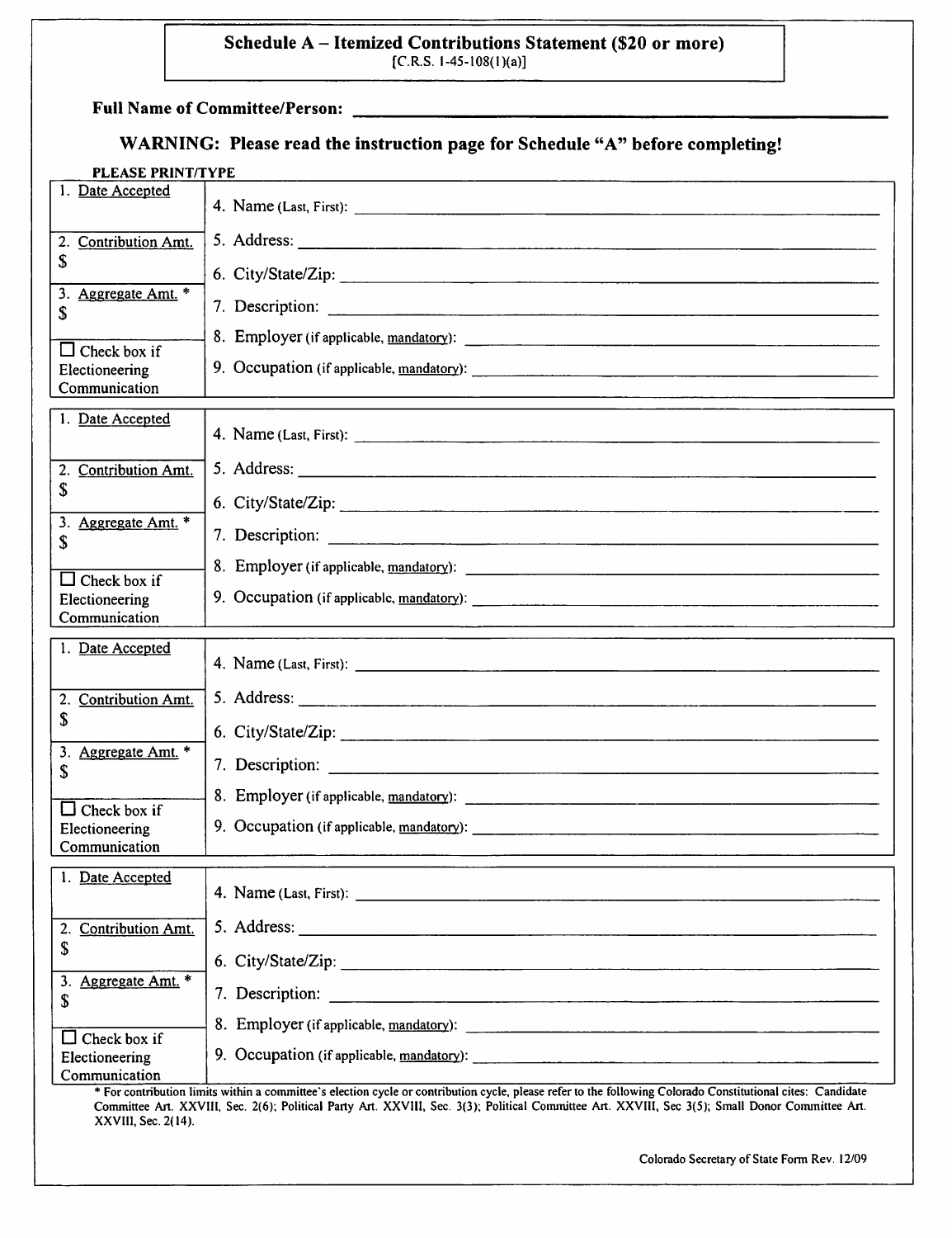# Schedule B – Itemized Expenditures Statement (\$20 or more)<br>[1-45-108(1)(a), C.R.S.]

| PLEASE PRINT/TYPE<br>1. Date Expended                                  |                                                                                                                                                                                                                                |
|------------------------------------------------------------------------|--------------------------------------------------------------------------------------------------------------------------------------------------------------------------------------------------------------------------------|
| 2. Amount                                                              |                                                                                                                                                                                                                                |
| \$<br>3. Recipient is (optional):<br>$\Box$ Committee<br>Non-Committee | 6. City/State/Zip:                                                                                                                                                                                                             |
|                                                                        | $\Box$ Check box if Electioneering Communication                                                                                                                                                                               |
| 1. Date Expended                                                       |                                                                                                                                                                                                                                |
| 2. Amount                                                              |                                                                                                                                                                                                                                |
| \$<br>3. Recipient is (optional):                                      | 6. City/State/Zip:                                                                                                                                                                                                             |
| Committee<br>$\blacksquare$                                            |                                                                                                                                                                                                                                |
| $\Box$ Non-Committee                                                   | $\Box$ Check box if Electioneering Communication<br>and the state of the company of the state of the state of the state of the state of the state of the state of                                                              |
| 1. Date Expended                                                       |                                                                                                                                                                                                                                |
| 2. Amount                                                              |                                                                                                                                                                                                                                |
| \$<br>3. Recipient is (optional):                                      |                                                                                                                                                                                                                                |
| $\Box$ Committee                                                       |                                                                                                                                                                                                                                |
| Non-Committee                                                          | $\Box$ Check box if Electioneering Communication                                                                                                                                                                               |
| 1. Date Expended                                                       |                                                                                                                                                                                                                                |
| 2. Amount                                                              |                                                                                                                                                                                                                                |
| \$<br>3. Recipient is (optional):                                      | 6. City/State/Zip: 1990. 2002. 2003. 2014. 2015. 2016. 2017. 2018. 2019. 2019. 2019. 2019. 2019. 2019. 2019. 2019. 2019. 2019. 2019. 2019. 2019. 2019. 2019. 2019. 2019. 2019. 2019. 2019. 2019. 2019. 2019. 2019. 2019. 2019. |
| Committee<br>Non-Committee                                             | 7. Purpose of Expenditure:                                                                                                                                                                                                     |
|                                                                        | $\Box$ Check box if Electioneering Communication                                                                                                                                                                               |
| 1. Date Expended                                                       |                                                                                                                                                                                                                                |
| 2. Amount                                                              |                                                                                                                                                                                                                                |
| \$<br>3. Recipient is (optional):<br>Committee<br>LΙ                   |                                                                                                                                                                                                                                |
|                                                                        |                                                                                                                                                                                                                                |
| Non-Committee                                                          | $\Box$ Check box if Electioneering Communication                                                                                                                                                                               |
|                                                                        | Colorado Secretary of State Form Rev. 12/09                                                                                                                                                                                    |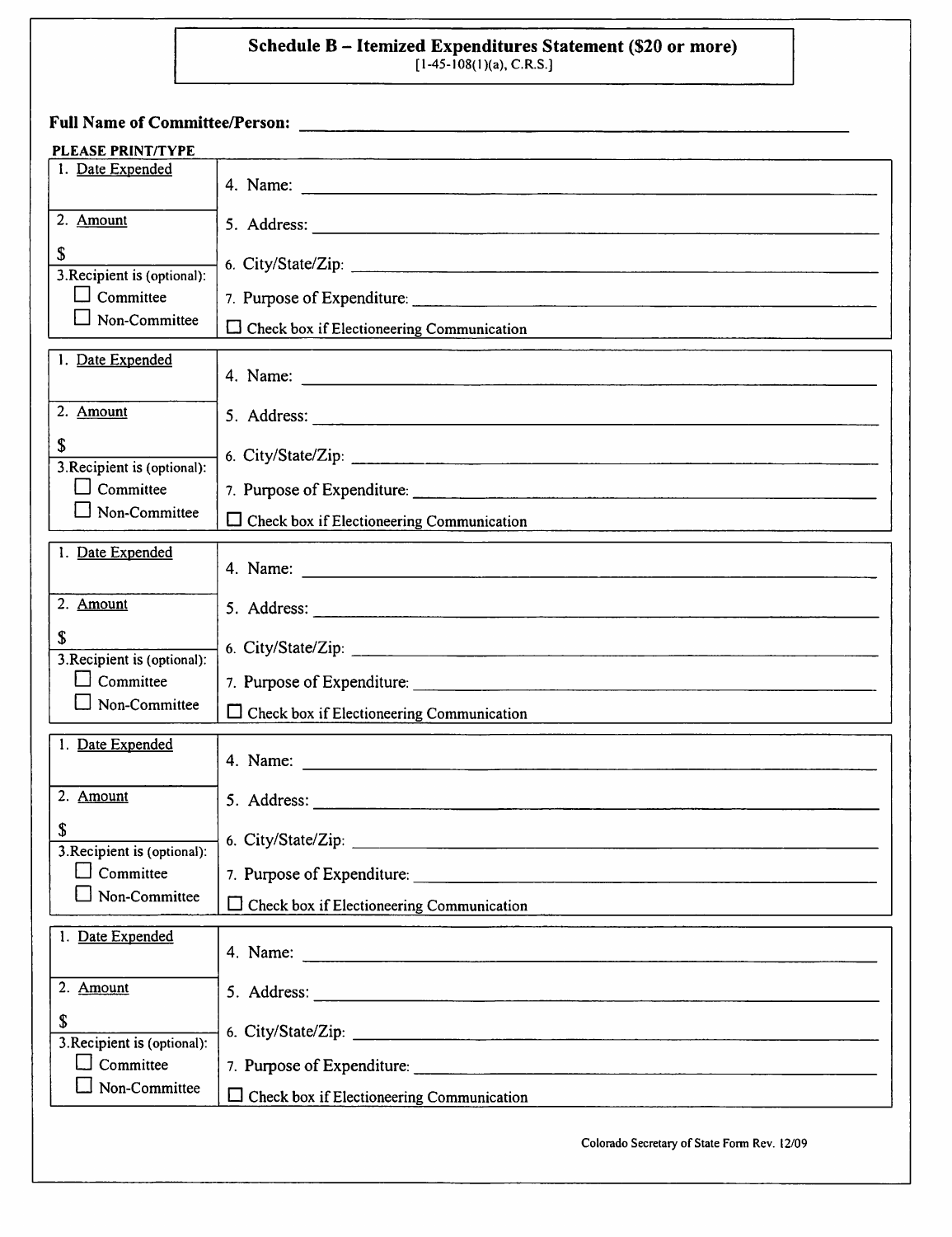#### Schedule C - Loans

Full Name of Committee/Person:

#### LOANS - Loans Owed by the Committee

(Use a separate schedule for each loan. This form is for line item 8 and 16 of the Detailed Summary Report.) [No infonnation copied from such reports shall be sold or used by any person for the puipose of soliciting contributions or for any commercial purpose. [Art. XXVIII, Sec. 9(e)] Notwithstanding any other section of this article to the contrary, a candidate's candidate committee may receive a loan from a financial institution organized under state or federal law if the loan bears the usual and customary interest rate, is made on a basis that assures repayment, is evidenced by a written instrument, and is subject to a due date or amortization schedule [Art. XXVIII, Sec. 3(8)]

#### LOAN SOURCE

| City/State/Zip:                                                                                                     |                                                                                                        |
|---------------------------------------------------------------------------------------------------------------------|--------------------------------------------------------------------------------------------------------|
| Original Amount of Loan: \$                                                                                         |                                                                                                        |
| Loan Amount Received This Reporting Period: \$                                                                      | Total of All Loans This Reporting<br>Period: \$<br>(Place on line 8 of Detailed Summary Report)        |
| Principal Amount Paid This Reporting Period: \$                                                                     |                                                                                                        |
| Interest Amount Paid This Reporting Period: \$                                                                      |                                                                                                        |
| Amount Repaid This Reporting Period: \$<br>(Amount Repaid is sum of Principal & Interest entered on Detail Summary) | Total Repayments Made: \$<br>(Sum of Schedule C pages, Place on line 16 of<br><b>Detailed Summary)</b> |
| Outstanding Balance: \$                                                                                             |                                                                                                        |
| TERMS OF LOAN:                                                                                                      | Date Loan Received<br>Due Date for Final Payment                                                       |

#### LIST ALL ENDORSERS OR GUARANTORS OF THIS LOAN

| <b>Full Name</b> | Address, City, State, Zip | <b>Amount Guaranteed</b> |
|------------------|---------------------------|--------------------------|
|                  |                           |                          |
|                  |                           |                          |
|                  |                           |                          |
|                  |                           |                          |
|                  |                           |                          |
|                  |                           |                          |
|                  |                           |                          |

Colorado Secretary of State Form Rev. 12/09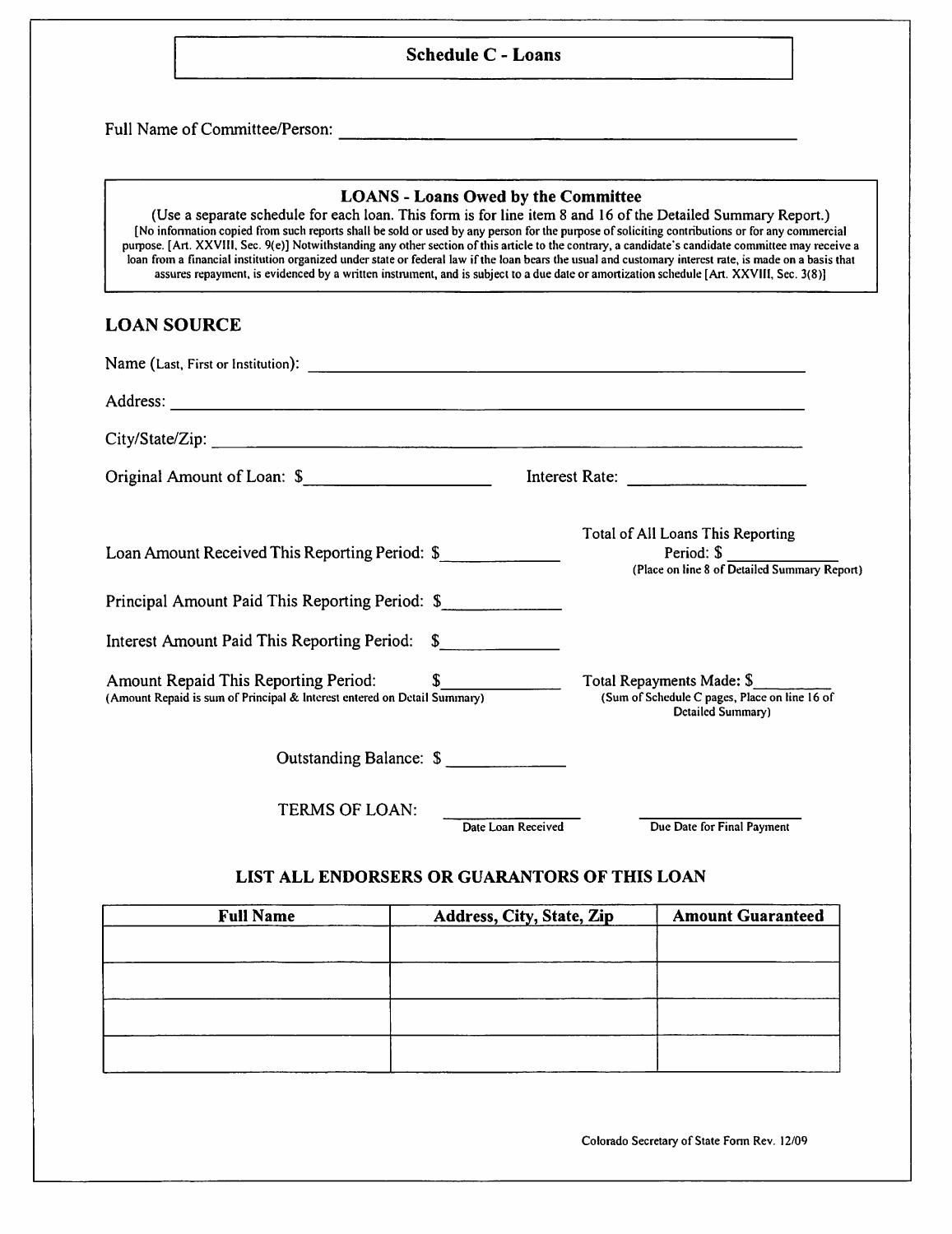|                          | <b>Schedule D - Returned Contributions &amp; Expenditures</b>                                                               |
|--------------------------|-----------------------------------------------------------------------------------------------------------------------------|
|                          |                                                                                                                             |
|                          | <b>Returned Contributions</b><br>(Previously reported on Schedule $A$ – Contributions accepted and then returned to donors) |
| <b>PLEASE PRINT/TYPE</b> |                                                                                                                             |
| 1. Date Accepted         |                                                                                                                             |
| 2. Date Returned         |                                                                                                                             |
| 3. Amount                | 6. City/State/Zip:                                                                                                          |
| \$                       |                                                                                                                             |
| 1. Date Accepted         | 4. Name (Last, First): 2008. [2016] 2016. [2016] 2017. [2016] 2017. [2016] 2017. [2016] 2017. [2016] 2017. [20              |
| 2. Date Returned         |                                                                                                                             |
| 3. Amount                | 6. City/State/Zip:                                                                                                          |
|                          |                                                                                                                             |

# Returned Expenditures

(Previously reported on Schedule  $B$  – Expenditures returned or refunded to the committee)

| PLEASE PRINT/TYPE |                    |
|-------------------|--------------------|
| 1. Date Expended  |                    |
| 2. Date Returned  |                    |
| 3. Amount         | 6. City/State/Zip: |
| S                 |                    |
| 1. Date Expended  |                    |
|                   |                    |
| 2. Date Returned  |                    |
| 3. Amount         |                    |
| \$                |                    |

Colorado Secretary of State Form Rev. 12/09